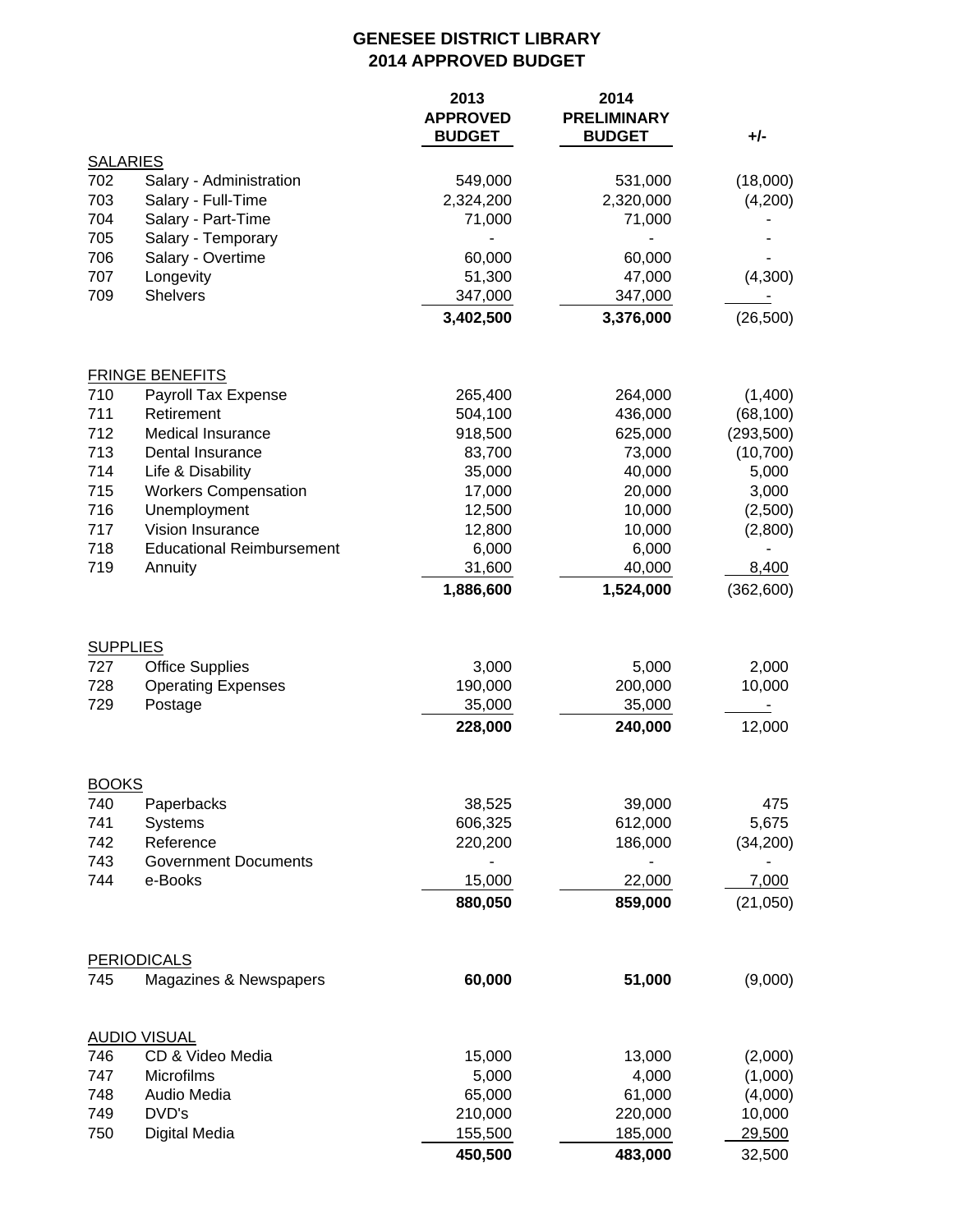## **GENESEE DISTRICT LIBRARY 2014 APPROVED BUDGET**

|                      |                                                     | 2013<br><b>APPROVED</b><br><b>BUDGET</b> | 2014<br><b>PRELIMINARY</b><br><b>BUDGET</b> | +/-            |
|----------------------|-----------------------------------------------------|------------------------------------------|---------------------------------------------|----------------|
|                      | <b>CONTRACTUAL SERVICES</b>                         |                                          |                                             |                |
| 802                  | Attorney                                            | 28,000                                   | 30,000                                      | 2,000          |
| 803                  | Payroll                                             | 9,000                                    | 13,000                                      | 4,000          |
| 804                  | Auditor                                             | 15,000                                   | 10,000                                      | (5,000)        |
| 805                  | <b>Consulting Fees</b>                              |                                          |                                             |                |
| 806                  | Programming                                         | 80,000                                   | 80,000                                      |                |
| 807                  | Software                                            | 45,000                                   | 64,000                                      | 19,000         |
| 808                  | <b>Staff Development</b><br><b>Collection Costs</b> | 8,000                                    | 8,000                                       |                |
| 810<br>829           | OCLC & MLC                                          | 40,000<br>57,500                         | 35,000<br>58,000                            | (5,000)<br>500 |
|                      |                                                     | 282,500                                  | 298,000                                     | 15,500         |
| 850                  | <b>TELEPHONE</b><br>Telephone                       | 215,000                                  | 215,000                                     |                |
|                      |                                                     |                                          |                                             |                |
| <b>TRAVEL</b><br>860 | Travel - Regular                                    | 25,000                                   | 25,000                                      |                |
| 861                  | Travel - Workshop                                   | 7,000                                    | 7,000                                       |                |
| 863                  | Gas & Oil                                           | 7,000                                    | 7,000                                       |                |
|                      |                                                     | 39,000                                   | 39,000                                      |                |
| <b>PRINTING</b>      |                                                     |                                          |                                             |                |
| 900                  | <b>Public Relations</b>                             | 70,000                                   | 70,000                                      |                |
| 901                  | Elections                                           |                                          |                                             |                |
| 902                  | Advertising/Recruitment                             | 200                                      |                                             | (200)          |
| 903                  | Printing & Publishing                               | 40,000                                   | 40,000                                      |                |
| 904                  | Events, Sponsorships & Themes                       | 30,000                                   | 30,000                                      |                |
|                      |                                                     | 140,200                                  | 140,000                                     | (200)          |
|                      | <b>INSURANCE</b>                                    |                                          |                                             |                |
| 910                  | <b>Building &amp; Contents</b>                      | 15,000                                   | 15,000                                      |                |
| 911                  | Liability & Bonds                                   | 12,000                                   | 12,000                                      |                |
| 912                  | Car                                                 | 5,000                                    | 5,500                                       | 500            |
|                      |                                                     | 32,000                                   | 32,500                                      | 500            |
| <b>UTILITIES</b>     |                                                     |                                          |                                             |                |
| 920                  | <b>Public Utilities</b>                             | 40,000                                   | 45,000                                      | 5,000          |
|                      | <b>REPAIRS &amp; MAINTENANCE</b>                    |                                          |                                             |                |
| 930                  | Equipment - Repairs & Maintenance                   | 6,000                                    | 6,000                                       |                |
| 931                  | <b>Equipment - Service Contracts</b>                | 90,600                                   | 94,000                                      | 3,400          |
| 933                  | Equipment - Lease                                   | 15,000                                   | 15,000                                      |                |
| 934                  | Building - Repairs & Maintenance                    | 15,000                                   | 15,000                                      |                |
| 935                  | <b>Building - Service Contracts</b>                 | 77,000                                   | 77,000                                      |                |
| 936<br>937           | <b>Building - Supplies</b>                          | 6,000                                    | 6,000                                       |                |
|                      | <b>Computer Equipment</b>                           | 2,500                                    | 5,000                                       | 2,500          |
|                      |                                                     | 212,100                                  | 218,000                                     | 5,900          |